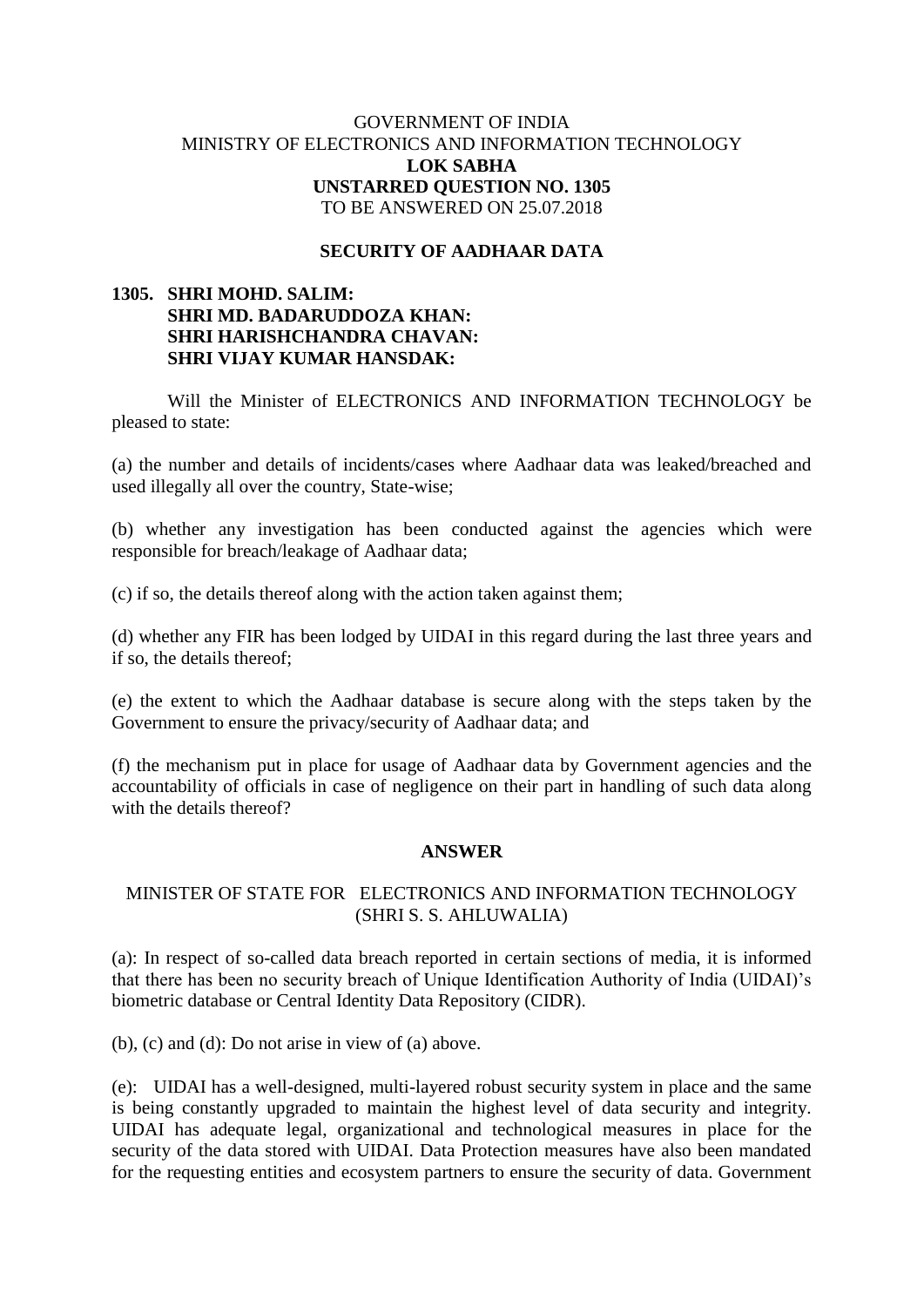is fully alive to the need to maintain highest level of data security, privacy and is deploying the necessary technology and infrastructure. The architecture of Aadhaar ecosystem has been designed to ensure non-duplication, data integrity and other related management aspects of security & privacy in Aadhaar database. Additionally, various policies and procedures have been defined clearly which are reviewed and updated periodically, thereby, appropriately controlling and monitoring security of data.

UIDAI data is fully secured/ encrypted at all the times i.e. at rest, in transit and in storage. UIDAI's existing security controls and protocols are robust and capable of countering any such attempts or malicious designs of data breach or hacking. For, further strengthening of security and privacy of data, security audits are conducted on regular basis, and all possible steps are taken to make the data safer and protected. Further, there are multiple layers of security at physical level in UIDAI Data Centres and is being managed by armed CISF personnel round the clock. Strengthening of security of data is an ongoing process and all possible steps are being taken in this regard.

Legal status of UIDAI has further strengthened the security assurance of Aadhaar ecosystem, manifolds with enactment of the Aadhaar (Targeted Delivery of Financial and Other Subsidies, Benefits and Services) Act, 2016 passed by Indian Parliament which has stringent penalties/ punishments for offenders. In the ibid Act, Chapter VI on Protection of Information (Section  $28 -$  Section 33) & Chapter VII on Offences and Penalties (Section 34 – Section 47), specifically relates to protection of information and related offences and penalties to offenders.

UIDAI has been declared ISO 27001:2013 certified by STQC with respect to Information Security which has added another layer of information security assurance. Further, in pursuance of sub-section (1) of Section 70 of the IT Act 2000, UIDAI data has also been declared as Protected System by National Critical Information Infrastructure Protection Centre.

(f): The usage of Aadhaar data by any agency is governed by the Aadhaar Act 2016 and subsequent regulations framed thereunder, which has adequate safeguards. Sharing of information with the authorised agencies is governed as per the provisions of the Aadhaar Act, 2016.

(i) Section 29 (1) of the Aadhaar Act 2016 read together with Regulation 3(1) of the Aadhaar (Sharing of information) Regulations, 2016 categorically states that no core biometric information, collected or created under the Aadhaar Act, shall be shared with anyone for any reason whatsoever; or used for any purpose other than generation of Aadhaar numbers and authentication under the Act.

(ii) Regulation 4(1) of the Aadhaar (Sharing of information) Regulations, 2016 provides that core biometric information collected or captured by a requesting entity from Aadhaar number holder at the time of authentication shall not be shared for any reason whatsoever.

(iii) Regulation 4(2) of the Aadhaar (Sharing of information) Regulations, 2016 provides that identity information available with a requesting entity shall not be used for any purpose other than that specified to the Aadhaar number holder at the time of submitting